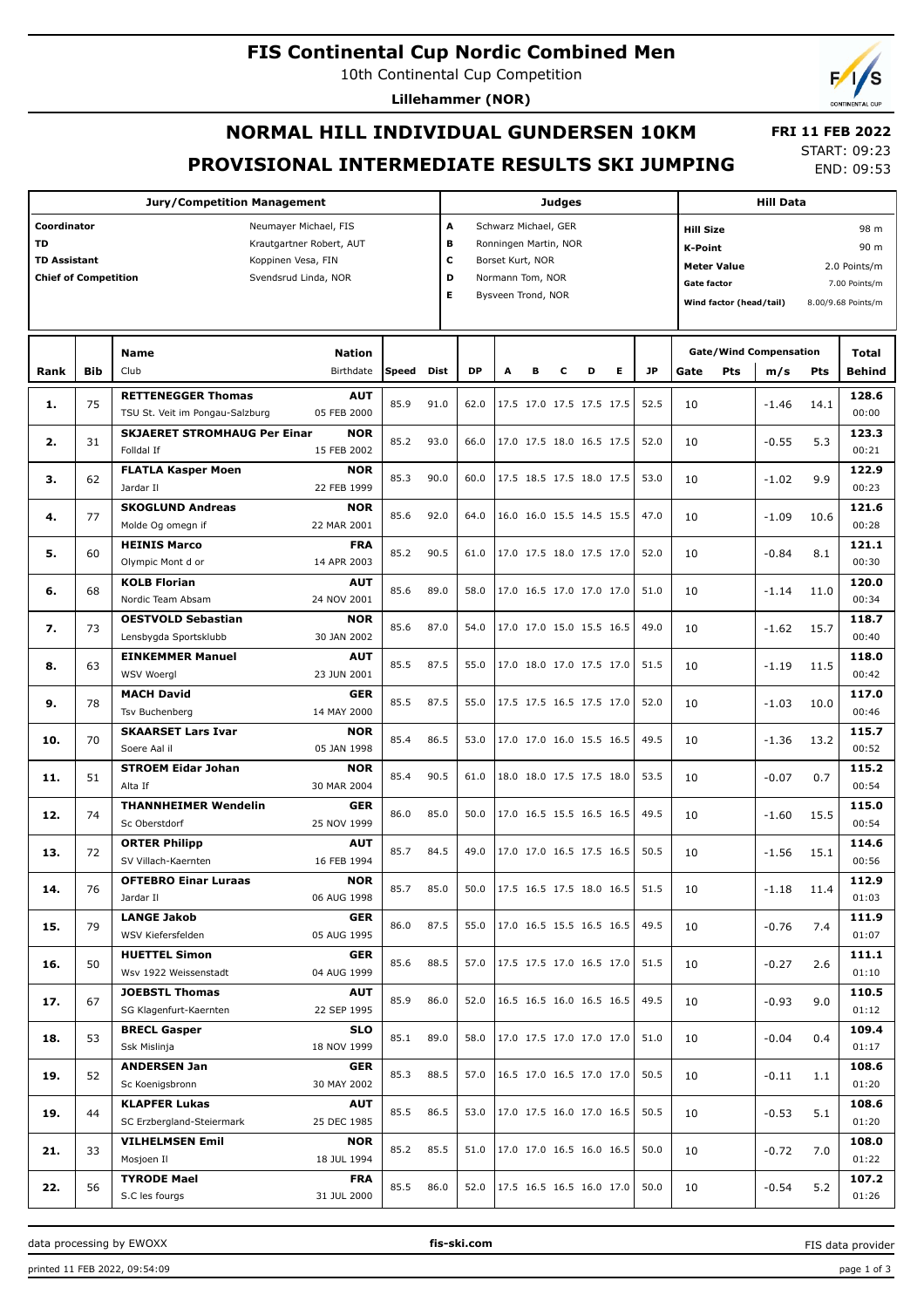# **FIS Continental Cup Nordic Combined Men**

10th Continental Cup Competition

**Lillehammer (NOR)**

## **NORMAL HILL INDIVIDUAL GUNDERSEN 10KM**

#### **FRI 11 FEB 2022**

#### **PROVISIONAL INTERMEDIATE RESULTS SKI JUMPING**

START: 09:23 END: 09:53

|      |            | <b>Name</b>                                       | <b>Nation</b>             |              |      |           |   |   |                          |                          |   |           | <b>Gate/Wind Compensation</b> |         |                                                                                                                                                                            | Total         |
|------|------------|---------------------------------------------------|---------------------------|--------------|------|-----------|---|---|--------------------------|--------------------------|---|-----------|-------------------------------|---------|----------------------------------------------------------------------------------------------------------------------------------------------------------------------------|---------------|
| Rank | <b>Bib</b> | Club                                              | Birthdate                 | <b>Speed</b> | Dist | <b>DP</b> | A | в | c                        | D                        | Е | <b>JP</b> | Gate<br><b>Pts</b>            | m/s     | Pts                                                                                                                                                                        | Behind        |
|      |            | <b>FRANTZ Tate</b>                                | <b>USA</b>                |              |      |           |   |   |                          |                          |   |           |                               |         |                                                                                                                                                                            | 106.2         |
| 23.  | 42         | New York ski ed foundation                        | 28 MAR 2005               | 85.2         | 83.0 | 46.0      |   |   |                          | 17.0 16.5 16.5 17.0 16.0 |   | 50.0      | 10                            | $-1.05$ | 10.2                                                                                                                                                                       | 01:30         |
|      |            | <b>FRANK Christian</b>                            | <b>GER</b>                |              |      |           |   |   |                          |                          |   |           |                               |         |                                                                                                                                                                            | 104.6         |
| 24.  | 65         | Sk Berchtesgaden                                  | 17 JUN 2001               | 85.4         | 84.5 | 49.0      |   |   |                          | 16.0 15.0 14.0 15.0 15.5 |   | 45.5      | 10                            | $-1.04$ | 10.1<br>8.4<br>1.7<br>9.0<br>8.0<br>7.7<br>14.8<br>4.7<br>5.3<br>4.2<br>9.8<br>4.6<br>3.9<br>6.1<br>10.0<br>11.1<br>8.1<br>13.0<br>4.5<br>5.1<br>7.7<br>5.1<br>6.6<br>10.3 | 01:36         |
|      |            | <b>IAKHIN Ernest</b>                              | <b>RUS</b>                |              |      |           |   |   |                          |                          |   |           |                               |         |                                                                                                                                                                            | 104.4         |
| 25.  | 43         | SDUSHOR 33 Ufa                                    | 09 JAN 1991               | 85.4         | 84.0 | 48.0      |   |   |                          | 16.5 16.0 15.0 16.0 16.0 |   | 48.0      | 10                            | $-0.87$ |                                                                                                                                                                            | 01:37         |
|      |            | <b>ANDREWS Grant</b>                              | <b>USA</b>                |              |      |           |   |   |                          |                          |   |           |                               |         |                                                                                                                                                                            | 103.7         |
| 26.  | 49         | Steamboat Springs Winter Sports C                 | 03 DEC 1997               | 85.0         | 85.5 | 51.0      |   |   |                          | 17.0 17.0 17.0 18.0 17.0 |   | 51.0      | 10                            | -0.18   |                                                                                                                                                                            | 01:40         |
|      |            | <b>RAINER Marc Luis</b>                           | <b>AUT</b>                |              |      |           |   |   |                          |                          |   |           |                               |         |                                                                                                                                                                            | 103.5         |
| 27.  | 64         | SK Saalfelden-Salzburg                            | 22 SEP 1999               | 85.4         | 83.0 | 46.0      |   |   |                          | 16.5 16.0 15.0 16.0 16.5 |   | 48.5      | 10                            | $-0.93$ |                                                                                                                                                                            | 01:40         |
|      |            | <b>MUELLER Pascal</b>                             | <b>SUI</b>                |              |      |           |   |   |                          |                          |   |           |                               |         |                                                                                                                                                                            | 102.0         |
| 28.  | 66         | Einsiedeln                                        | 17 JUL 2001               | 85.3         | 83.0 | 46.0      |   |   |                          | 16.5 16.0 15.5 16.0 16.0 |   | 48.0      | 10                            | $-0.83$ |                                                                                                                                                                            | 01:46         |
|      |            | <b>MALACINSKI Niklas</b>                          | <b>USA</b>                |              |      |           |   |   |                          |                          |   |           |                               |         |                                                                                                                                                                            | 101.2         |
| 29.  | 59         | Steamboat Springs Winter Sports (                 | 07 DEC 2003               | 85.2         | 82.0 | 44.0      |   |   |                          | 17.5 16.5 16.5 16.5 16.5 |   | 49.5      | 10                            | $-0.80$ |                                                                                                                                                                            | 01:50         |
|      |            | <b>BURAAS Lars</b>                                | <b>NOR</b>                |              |      |           |   |   |                          |                          |   |           |                               |         |                                                                                                                                                                            | 97.8          |
| 30.  | 71         | Hurdal IL                                         | 17 JAN 1995               | 85.0         | 77.5 | 35.0      |   |   |                          | 16.0 16.0 15.0 16.0 16.0 |   | 48.0      | 10                            | $-1.53$ |                                                                                                                                                                            | 02:03         |
|      |            | <b>OTTESEN Emil</b>                               | <b>NOR</b>                |              |      |           |   |   |                          |                          |   |           |                               |         |                                                                                                                                                                            | 97.2          |
| 31.  | 32         | Gausdal Skilag                                    | 01 JUL 2001               | 84.7         | 82.0 | 44.0      |   |   |                          | 16.5 16.0 16.0 16.0 16.5 |   | 48.5      | 10                            | $-0.49$ |                                                                                                                                                                            | 02:06         |
|      |            | <b>MARIOTTI Domenico</b>                          | ITA                       | 85.0         |      | 43.0      |   |   |                          | 16.5 16.0 16.0 16.5 16.0 |   |           |                               |         |                                                                                                                                                                            | 96.8          |
| 32.  | 57         | C.S. ESERCITO                                     | 09 OCT 2001               |              | 81.5 |           |   |   |                          |                          |   | 48.5      | 10                            | $-0.55$ |                                                                                                                                                                            | 02:07         |
| 33.  | 34         | <b>EIKSUND SAETHRE Jakob</b>                      | <b>NOR</b>                | 85.1         | 82.0 | 44.0      |   |   |                          | 16.0 16.0 14.5 16.0 16.0 |   | 48.0      | 10                            |         |                                                                                                                                                                            | 96.2          |
|      |            | Fossum If                                         | 13 NOV 1999               |              |      |           |   |   |                          |                          |   |           |                               | -0.43   |                                                                                                                                                                            | 02:10         |
| 34.  | 61         | <b>SIEGEMUND Nick</b>                             | <b>GER</b>                | 85.5         | 80.0 | 40.0      |   |   |                          | 15.5 15.0 14.5 16.0 15.5 |   | 46.0      | 10                            | $-1.01$ |                                                                                                                                                                            | 95.8          |
|      |            | Vsc Klingenthal                                   | 12 AUG 2000               |              |      |           |   |   |                          |                          |   |           |                               |         |                                                                                                                                                                            | 02:11         |
| 35.  | 48         | <b>KARHUMAA Waltteri</b>                          | <b>FIN</b>                | 85.2         | 81.0 | 42.0      |   |   |                          | 16.5 16.0 16.0 17.0 16.0 |   | 48.5      | 10                            | $-0.48$ |                                                                                                                                                                            | 95.1          |
|      |            | Ounasvaara Ski club                               | 07 JUN 2002               |              |      |           |   |   |                          |                          |   |           |                               |         |                                                                                                                                                                            | 02:14         |
| 36.  | 54         | <b>KOSTNER Aaron</b>                              | <b>ITA</b>                | 85.4         | 80.5 | 41.0      |   |   |                          | 16.5 16.0 15.0 16.5 16.5 |   | 49.0      | 10                            | $-0.40$ |                                                                                                                                                                            | 93.9          |
|      |            | GRUPPO SPORTIVO FIAMME ORO                        | 08 JUL 1999               |              |      |           |   |   |                          |                          |   |           |                               |         |                                                                                                                                                                            | 02:19         |
| 37.  | 37         | <b>KOLGANOV Alexander</b>                         | <b>RUS</b>                | 85.3         | 81.5 | 43.0      |   |   |                          | 14.5 14.5 15.0 15.0 15.0 |   | 44.5      | 10                            | $-0.63$ |                                                                                                                                                                            | 93.6          |
|      |            | Moscow                                            | 03 SEP 1999               |              |      |           |   |   |                          |                          |   |           |                               |         |                                                                                                                                                                            | 02:20         |
| 38.  | 39         | <b>SKOGLUND Aleksander</b>                        | <b>NOR</b>                | 84.9         | 77.5 | 35.0      |   |   |                          | 16.5 16.5 15.5 16.5 15.5 |   | 48.5      | 10                            | $-1.03$ |                                                                                                                                                                            | 93.5          |
|      |            | Molde Og omegn if                                 | 06 MAY 1999               |              |      |           |   |   |                          |                          |   |           |                               |         |                                                                                                                                                                            | 02:20         |
| 39.  | 40         | <b>MERILAINEN Eelis</b><br>Jyvaskylan Hiihtoseura | <b>FIN</b><br>17 APR 2004 | 84.6         | 77.5 | 35.0      |   |   |                          | 16.0 15.5 15.5 16.0 15.5 |   | 47.0      | 10                            | $-1.15$ |                                                                                                                                                                            | 93.1<br>02:22 |
|      |            | <b>PAEAEKKOENEN Jesse</b>                         | <b>FIN</b>                |              |      |           |   |   |                          |                          |   |           |                               |         |                                                                                                                                                                            | 92.1          |
| 40.  | 55         | Puijo Skiclub                                     | 11 MAR 1999               | 85.2         | 78.5 | 37.0      |   |   |                          | 16.0 15.5 13.5 16.0 15.5 |   | 47.0      | 10                            | $-0.84$ |                                                                                                                                                                            | 02:26         |
|      |            | <b>OBERMEYR Fabio</b>                             | <b>AUT</b>                |              |      |           |   |   |                          |                          |   |           |                               |         |                                                                                                                                                                            | 91.5          |
| 41.  | 69         | WSC Bad Mitterndorf                               | 08 AUG 2000               | 85.8         | 76.5 | 33.0      |   |   |                          | 15.5 15.0 15.0 15.0 15.5 |   | 45.5      | 10                            | $-1.34$ |                                                                                                                                                                            | 02:28         |
|      |            | <b>BRUBAKER Carter</b>                            | USA                       |              |      |           |   |   |                          |                          |   |           |                               |         |                                                                                                                                                                            | 91.5          |
| 41.  | 47         | Nordic Skiing Association of Anchor               | 22 DEC 2003               | 85.0         | 79.0 | 38.0      |   |   |                          | 16.5 16.5 15.5 16.5 16.0 |   | 49.0      | 10                            | -0.46   |                                                                                                                                                                            | 02:28         |
|      |            | <b>MICHAUD Tom</b>                                | <b>FRA</b>                |              |      |           |   |   |                          |                          |   |           |                               |         |                                                                                                                                                                            | 89.6          |
| 43.  | 45         | Union Sportive lamoura                            | 11 NOV 2001               | 85.1         | 78.0 | 36.0      |   |   |                          | 17.0 16.0 16.0 16.5 16.0 |   | 48.5      | 10                            | $-0.53$ |                                                                                                                                                                            | 02:36         |
|      |            | <b>ZHIRNOV Eduard</b>                             | <b>RUS</b>                |              |      |           |   |   |                          |                          |   |           |                               |         |                                                                                                                                                                            | 82.2          |
| 44.  | 35         | Moscow UOR2 Perm                                  | 27 MAY 2001               | 85.1         | 76.5 | 33.0      |   |   |                          | 14.5 13.5 13.5 14.0 14.0 |   | 41.5      | 10                            | $-0.80$ |                                                                                                                                                                            | 03:06         |
|      |            | <b>MACH Simon</b>                                 | <b>GER</b>                |              |      |           |   |   |                          |                          |   |           |                               |         |                                                                                                                                                                            | 76.6          |
| 45.  | 58         | Tsv Buchenberg                                    | 20 OCT 2002               | 85.5         | 73.0 | 26.0      |   |   |                          | 16.0 15.0 14.0 15.0 15.5 |   | 45.5      | 10                            | $-0.53$ |                                                                                                                                                                            | 03:28         |
|      |            | <b>KONOPLEV Ivan</b>                              | <b>RUS</b>                | 84.8         | 72.5 | 25.0      |   |   |                          | 15.0 15.0 15.0 15.0 15.0 |   | 45.0      |                               |         |                                                                                                                                                                            | 76.6          |
| 45.  | 36         | KOR 1 Vyborgskaya SDUSHOR                         | 04 MAY 1998               |              |      |           |   |   |                          |                          |   |           | 10                            | $-0.68$ |                                                                                                                                                                            | 03:28         |
| 47.  | 38         | <b>CLARET TOURNIER Samy</b>                       | <b>FRA</b>                | 85.3         | 69.0 | 18.0      |   |   |                          |                          |   | 45.0      | 10                            |         |                                                                                                                                                                            | 73.3          |
|      |            | C.S chamonix                                      | 20 MAY 1999               |              |      |           |   |   | 15.0 15.5 14.5 15.0 15.0 |                          |   |           |                               | $-1.06$ |                                                                                                                                                                            | 03:41         |
| 48.  | 41         | <b>SZYNDLAR Pawel</b>                             | <b>POL</b>                | 84.9         | 68.5 | 17.0      |   |   |                          | 14.0 14.0 13.0 13.5 13.5 |   | 41.0      | 10                            | $-1.00$ | 9.7                                                                                                                                                                        | 67.7          |
|      |            | SS-R LZS Sokol Szczyrk                            | 19 JUL 2000               |              |      |           |   |   |                          |                          |   |           |                               |         |                                                                                                                                                                            | 04:04         |

data processing by EWOXX **fis-ski.com**

FIS data provider